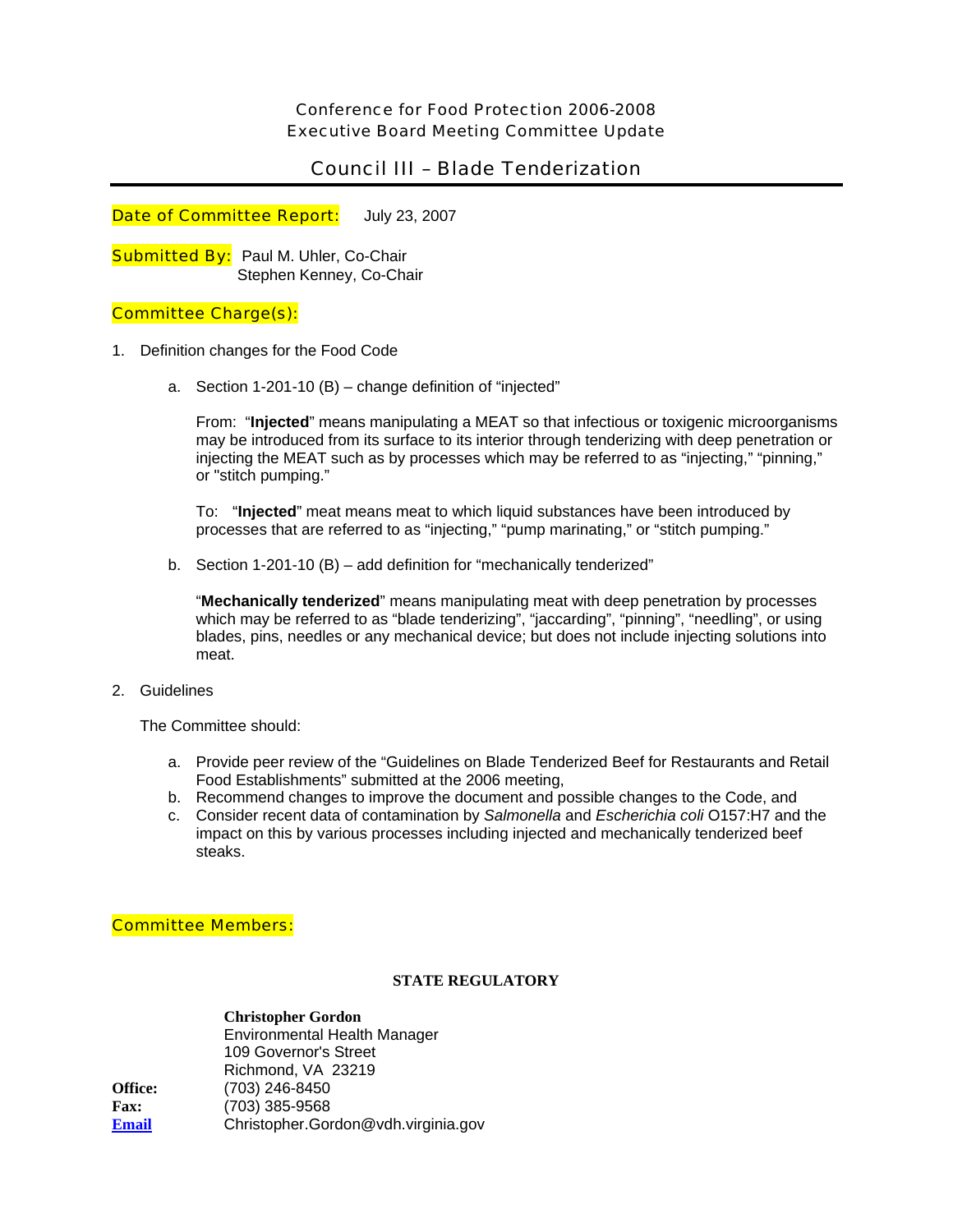|                | <b>Andrew Harris</b>                 |
|----------------|--------------------------------------|
|                | <b>Summit County Health District</b> |
|                | 100 Graham Rd Circle                 |
|                | Stow, OH 44224                       |
| <b>Office:</b> | (330) 926-5641                       |
| <b>Fax:</b>    | (330) 923-6436                       |
| Email          | aharris@schd.org                     |
|                |                                      |

**Office: Fax: Email** 

 **Larry Kruger**  Minnesota Dept of Agriculture Dairy and Food Inspection Division 4218 2nd St., N.W. Rochester, MN 55901 **Office:** (507) 280-2935 **Fax** (507) 280-2957 **[Email](mailto:newtonl@snhdmail.org)** larry.kruger@state.mn.us

# **LOCAL REGULATORY**

#### **No Representatives**

### **FEDERAL AGENCIES**

| <b>Office:</b><br><b>Fax:</b><br><b>Email</b> | Amelia Sharar<br>USDA/FSIS/OPPD<br>1400 Independence Ave SW<br>Rm 405 Annex<br>Washington D.C. 20250<br>(202) 205-0009<br>(202) 720-7027<br>Amelia.sharar@fsis.usda.gov |
|-----------------------------------------------|-------------------------------------------------------------------------------------------------------------------------------------------------------------------------|
| <b>Office:</b><br>Fax<br>Email                | Paul Uhler (co-chair)<br>USDA/FSIS/OPPD<br>1400 Independence Ave SW<br>Washington D.C. 20250<br>(202) 205-0438<br>Paul.Uhler@fsis.usda.gov                              |
| Office:<br><b>Fax:</b><br><b>Email</b>        | Donna Wanucha<br><b>USFDA</b><br>5701 Executive Center Drive, Suite 104<br>Charlotte, NC 28212<br>(704) 344-6116<br>(704) 344-6402<br>Donna.Wanucha@fda.hhs.gov         |
| Office:<br><b>Fax:</b><br>Email               | <b>Shirley Bohm (advisor)</b><br><b>USFDA</b><br>College Park, MD 20740<br>(301) 436-2096<br>(301) 436-2672<br>Shirley.bohm@cfsan.fda.gov                               |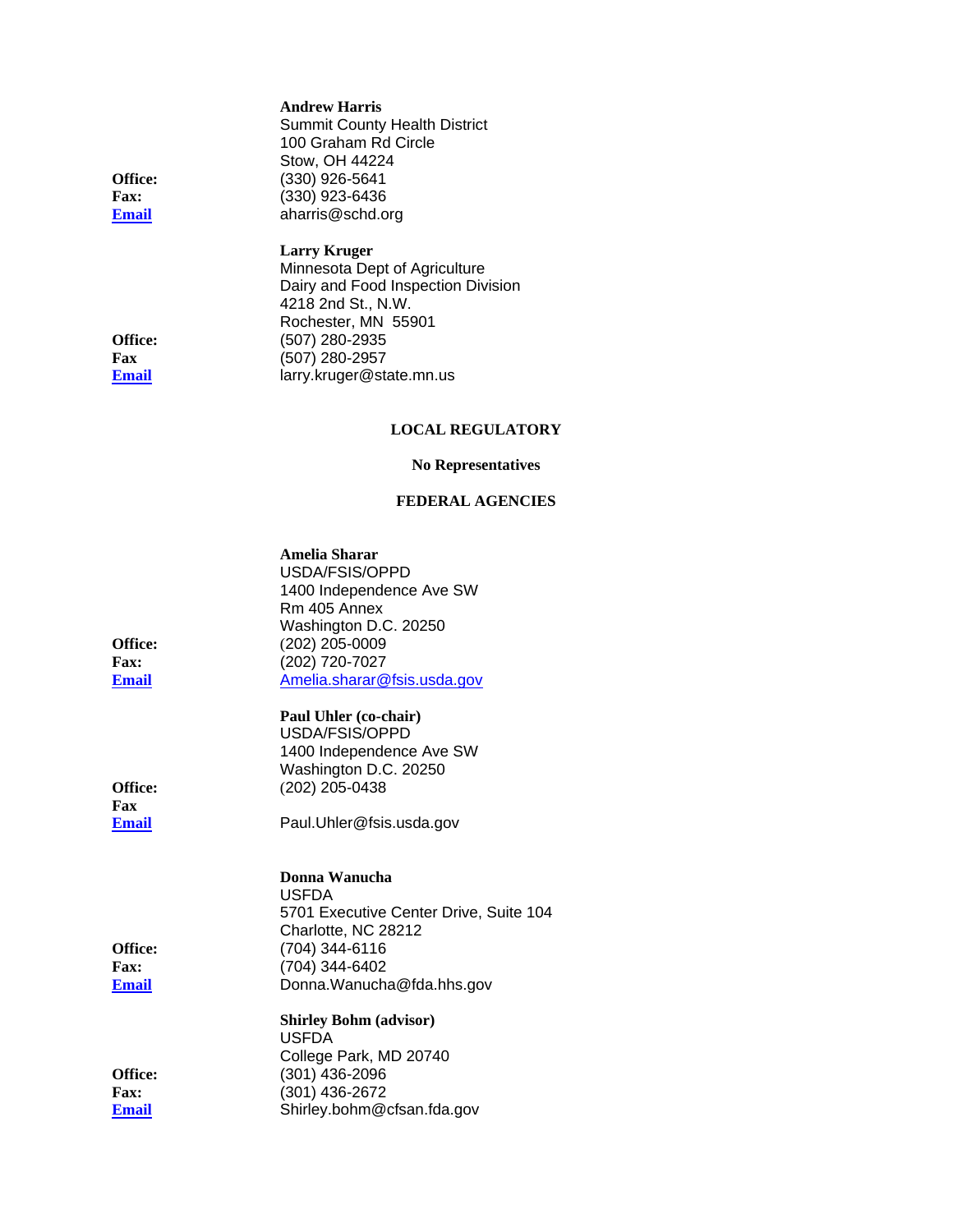|                             | Alan Tart (alternate advisor)<br><b>USFDA</b>                  |
|-----------------------------|----------------------------------------------------------------|
|                             | 60-8 <sup>tth</sup> Street NE<br>Atlanta, GA 30309             |
| Office:                     | (404) 253-1267                                                 |
| <b>Fax:</b><br><b>Email</b> | (404) 253-2257<br>Alan.tart@fda.hhs.gov                        |
|                             |                                                                |
|                             | <b>William Shaw (advisor)</b>                                  |
|                             | USDA/FSIS/OPPD<br>1400 Independence Ave SW                     |
|                             | Rm 405 Annex                                                   |
|                             | Washington D.C. 2025                                           |
| Office:<br><b>Fax:</b>      | (202) 205-0695<br>(202) 720-7027                               |
| <b>Email</b>                | William.Shaw@fsis.usda.gov                                     |
|                             | PROFESSIONAL ASSOCIATION                                       |
| <b>No Representatives</b>   |                                                                |
|                             | <b>INDUSTRY - RETAIL FOOD SERVICE</b>                          |
|                             | <b>Steve Kenney (co-chair)</b>                                 |
|                             | <b>RARE Hospitality</b><br>8215 Roswell Rd                     |
|                             | Bldg 600                                                       |
|                             | Atlanta, GA 30350                                              |
| Office:<br><b>Fax:</b>      | (770) 551-6686<br>(770) 901-6643                               |
| <b>Email</b>                | stephen.kenney@loho.com                                        |
|                             |                                                                |
|                             | Donna Garren                                                   |
|                             | National Restaurant Assoc.<br>1200 17 <sup>th</sup> Street, NW |
|                             | Washington D.C. 20036                                          |
| Office:                     | (202) 331-5986                                                 |
| Fax:                        | (202) 973-3671                                                 |
| <b>Email</b>                | dgarren@dineout.org                                            |
|                             | <b>Brian McFarlane</b>                                         |
|                             | <b>Tyson Fresh Meats</b><br>800 Stevens Port Drive Suite DD720 |
|                             | Dakota Dunes, SD 57049                                         |
| Office:                     |                                                                |
| <b>Fax:</b><br><b>Email</b> | Brian.mcfarlane@tyson.com                                      |
|                             |                                                                |
|                             | <b>Michelle Rossman</b>                                        |
|                             | National Cattlemen's Beef Assoc<br>Centennial, CO 80112        |
| Office:                     |                                                                |
| <b>Fax:</b>                 |                                                                |
| <b>Email</b>                | mrossman@beef.org                                              |
|                             | <b>Todd Rossow</b><br><b>Publix Super Markets</b>              |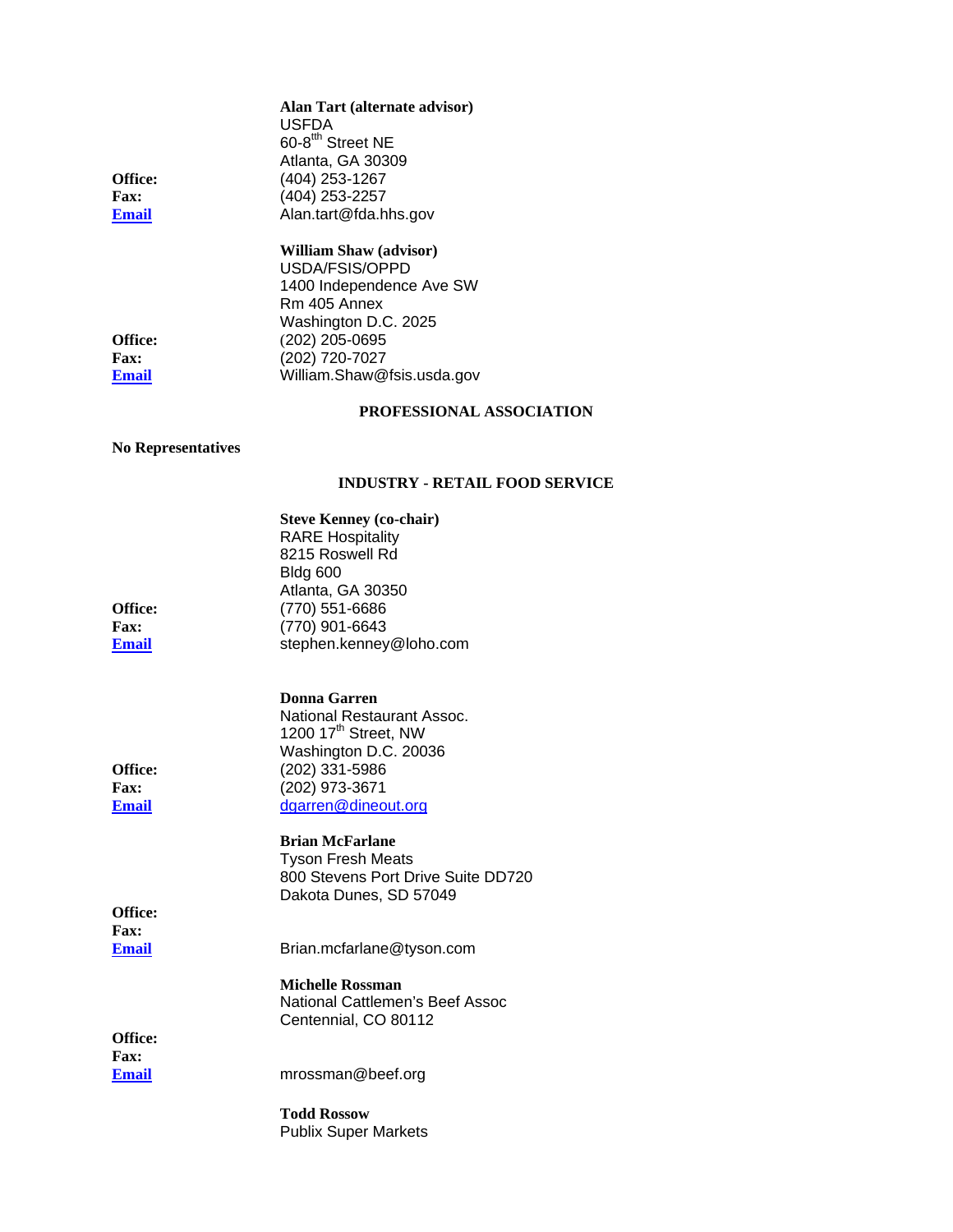|              | P.O. Box 32024         |
|--------------|------------------------|
|              | Lakeland, FL 33802     |
| Office:      | (863) 688-1188 32421   |
| <b>Fax:</b>  | (863) 499-5402         |
| <b>Email</b> | Todd.rossow@publix.com |
|              |                        |

|             | <b>Thomas Schwartz</b>                     |
|-------------|--------------------------------------------|
|             | International Inflight Food Service Assoc. |
|             | 5700 Waters Edge Landing Ct.               |
|             | Burke, VA 22015                            |
| Office:     | (703) 250-5445                             |
| <b>Fax:</b> | (703) 425-3591                             |
| Email       | TIs4HACCP@aol.com                          |
|             |                                            |

#### **ACADEMIA**

| <b>Brian Nummer</b>                                 |
|-----------------------------------------------------|
| <b>Utah State University</b>                        |
| 8700 Old Main Hill                                  |
| Logan, UT 84322-8700                                |
| (435) 797-2116                                      |
| (435) 797-2379                                      |
| briann@ext.usu.edu                                  |
| <b>Donald Shaffner</b><br>Ductor and High condition |
|                                                     |

Rutgers University 65 Dudley Rd New Brunswick, NJ 08901 **Office:** (732) 932-9611 214 **Fax:** (732) 932-6776 **[Email](mailto:newtonl@snhdmail.org)** [schaffner@aesop.rutgers.edu](mailto:schaffner@aesop.rutgers.edu)

#### **CONSUMER**

**No Representatives** 

#### Progress Report/Committee Activities:

The committee met on January 31, March 9, and July 20, 2007. Eight, twelve, and nine members attended the meetings, respectively. One member from state government resigned and another from the federal government joined. A fourth meeting is scheduled for August 13, 2007.

The discussions to date have focused on the part of the charge regarding definitions for mechanically tenderized and injected and any changes that would required to the Food Code if 2 separate definitions replaced the current definition for injected. The committee discussed 3 options to address the issue – retain the definition of "injected" as is but include information on the advisory statement on serving "rare" steak, retain the definition of injected but include a statement on the consumer advisory to Annex 3, or use 2 definitions. The current wording of the definition for injected was determined to be misleading since it implies that the purpose of injection is to introduce pathogens.

The co-chairs sent three ballots to the committee members. The first and second ballots were discarded because of disagreement on the wording. The ballot issues were whether to change the definition of "injected" in the Food Code, add a definition for "mechanically tenderized," and include the term